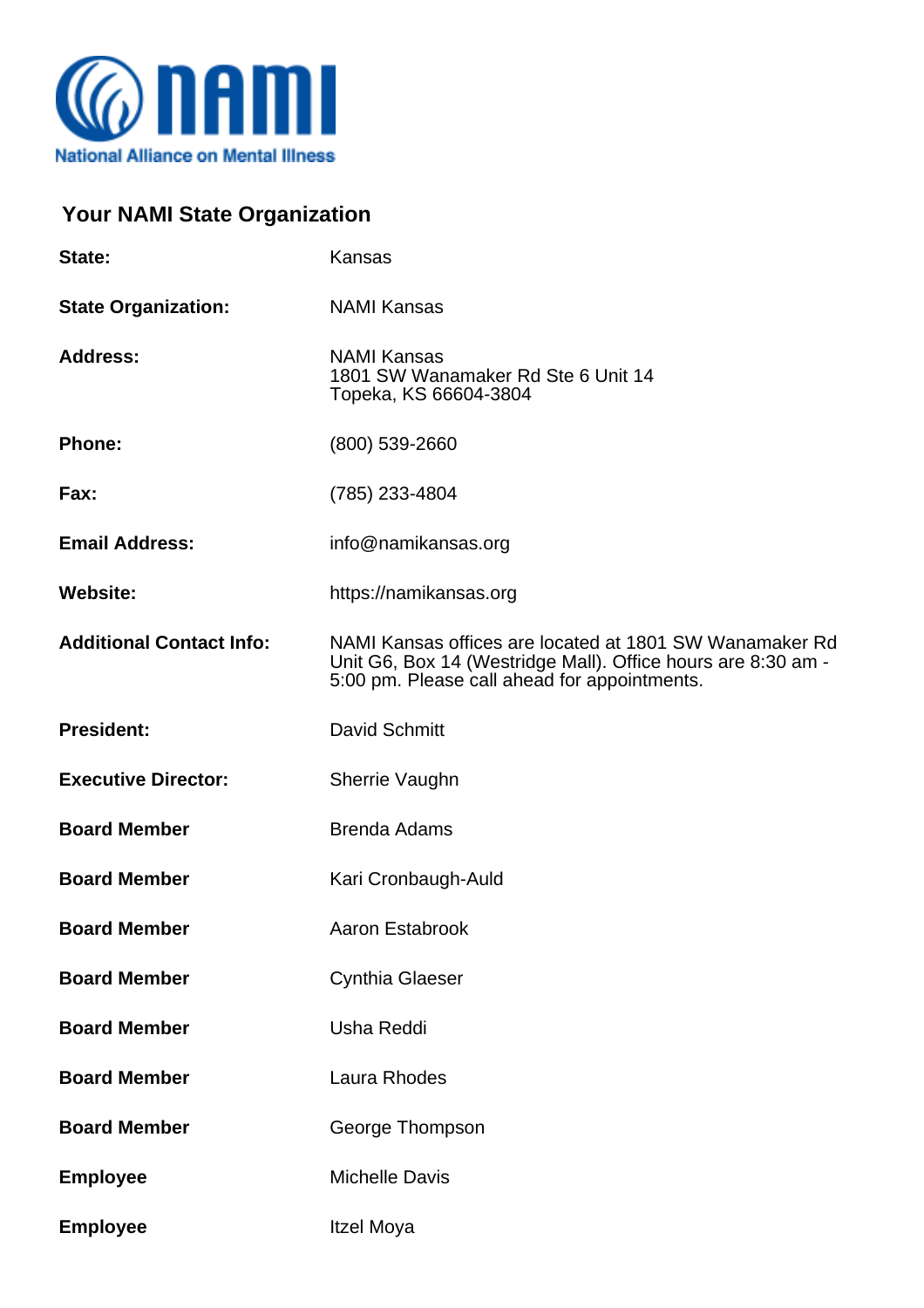| <b>Employee</b>               | <b>Kathy Pennell</b>        |
|-------------------------------|-----------------------------|
| <b>Employee</b>               | Ryan Reza                   |
| <b>Employee</b>               | <b>Art Summers</b>          |
| <b>Employee</b>               | <b>Robert Lawrence Yost</b> |
| <b>Membership Contact</b>     | <b>Michelle Davis</b>       |
| <b>NAMIWalks Manager</b>      | Anastasia Condon            |
| <b>State Program Director</b> | David E. Larson             |
|                               |                             |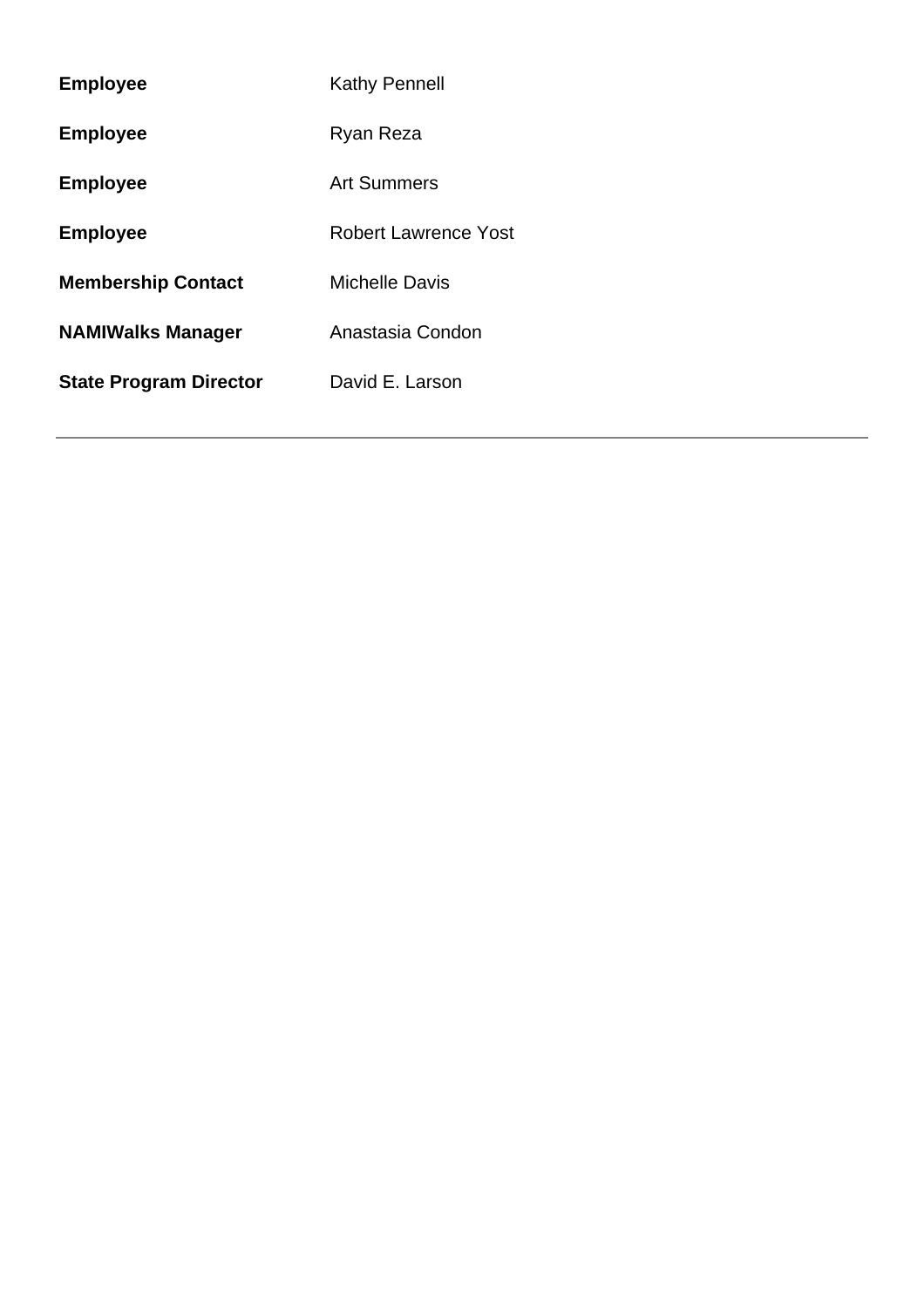| <b>Affiliate Name</b>           | <b>Contact Info</b>   |                                                                              |
|---------------------------------|-----------------------|------------------------------------------------------------------------------|
| <b>NAMI Butler County, KS</b>   | Address:              | <b>NAMI Butler County, KS</b><br>PO Box 1214<br>El Dorado, KS 67042-1214     |
|                                 | Phone:                | (785) 214-4361                                                               |
|                                 | Email Address:        | namibutlercountyks@gmail.com                                                 |
|                                 | Website:              | https://namikansas.org/about-nami-<br>kansas/affiliates-support-groups/      |
|                                 | Serving:              | <b>Butler County</b>                                                         |
| <b>NAMI Central Kansas</b>      | Address:              | <b>NAMI Central Kansas</b><br>PO Box 2944<br>Salina, KS 67402                |
|                                 | Phone:                | (785) 214-4278                                                               |
|                                 | Email Address:        | centralkansas@namikansas.org                                                 |
|                                 | Website:              | https://www.facebook.com/namicentralkan<br>sas/                              |
|                                 | Serving:              | Saline, Dickenson, Ottawa, Ellsworth, and<br><b>Lincoln Counties</b>         |
| <b>NAMI Douglas County (KS)</b> | Address:              | <b>NAMI Douglas County (KS)</b><br>PO Box 385<br>Baldwin City, KS 66006-0385 |
|                                 | Phone:                | (785) 842-7271                                                               |
|                                 | Email Address:        | nami.dgco@gmail.com                                                          |
|                                 | Serving:              | Douglas County, Kansas                                                       |
| <b>NAMI Flint Hills</b>         | Address:              | <b>NAMI Flint Hills</b><br>PO Box 1902<br>Manhattan, KS 66505-1902           |
|                                 | Phone:                | (785) 477-5828                                                               |
|                                 | <b>Email Address:</b> | nami.ks.flinthills@gmail.com                                                 |
|                                 | Serving:              | Riley County, Pottawatomie County, Geary<br>County                           |
| <b>NAMI Hays</b>                | Address:              | <b>NAMI Hays</b><br>205 E 7th St Ste 251<br>Hays, KS 67601-4772              |
|                                 | Phone:                | (785) 259-6859                                                               |
|                                 | Email Address:        | hudsonpillar60@gmail.com                                                     |
|                                 | Serving:              | <b>Ellis County</b>                                                          |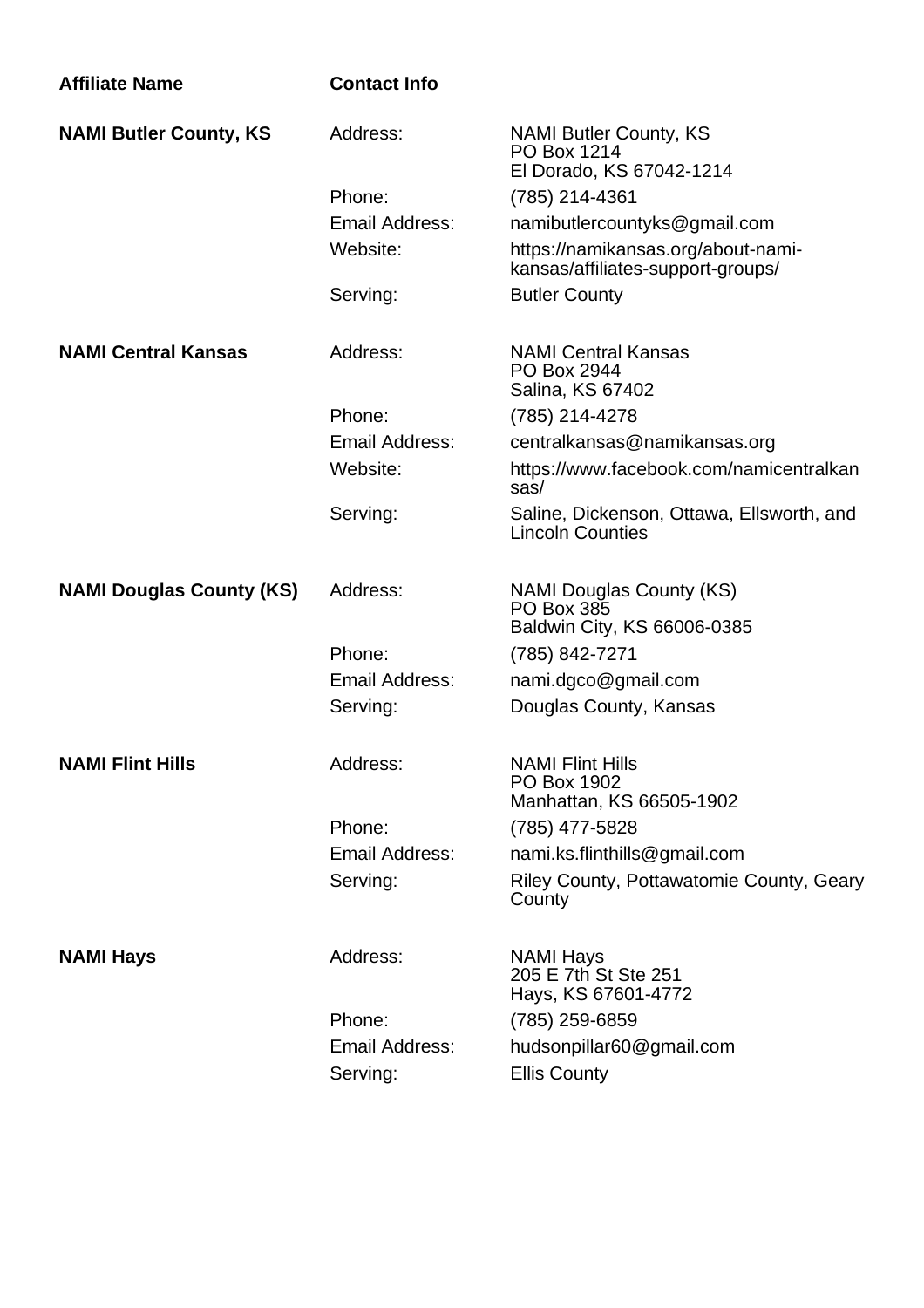| <b>NAMI Johnson County (KS)</b>             | Address:              | <b>NAMI Johnson County (KS)</b><br>PO Box 19025<br>Lenexa, KS 66285-9025                       |
|---------------------------------------------|-----------------------|------------------------------------------------------------------------------------------------|
|                                             | Phone:                | $(913)$ 210-0630                                                                               |
|                                             | Email Address:        | namijoco@gmail.com                                                                             |
|                                             | Website:              | http://www.namijoco.org                                                                        |
|                                             | Serving:              | <b>Johnson County</b>                                                                          |
| <b>NAMI Kansas City KS</b>                  | Phone:                | (800) 539-2660                                                                                 |
|                                             | Email Address:        | brenda2adams@yahoo.com                                                                         |
|                                             | Serving:              | Wyandotte County and Kansas City,<br>Kansas                                                    |
| <b>NAMI Mid Kansas</b>                      | Phone:                | (785) 214-4264                                                                                 |
|                                             | Email Address:        | namimidkansas@namikansas.org                                                                   |
|                                             | Serving:              | Harvey County, Marion & McPherson<br>Counties                                                  |
| <b>NAMI Northeast</b><br>Kansas/Leavenworth | Address:              | <b>NAMI Northeast Kansas/Leavenworth</b><br>1013 Pottawatomie St<br>Leavenworth, KS 66048-1764 |
|                                             | Phone:                | $(913) 683 - 4571$                                                                             |
|                                             | Email Address:        | namilvn@yahoo.com                                                                              |
|                                             | Serving:              | Leavenworth, Atchison & Jefferson<br>Counties                                                  |
| <b>NAMI Reno County, KS</b>                 | Address:              | <b>NAMI Reno County, KS</b><br>PO Box 3039<br>Hutchinson, KS 67504                             |
|                                             | Phone:                | (620) 869-1770                                                                                 |
|                                             | <b>Email Address:</b> | namireno@gmail.com                                                                             |
|                                             | Serving:              | <b>Reno County</b>                                                                             |
| <b>NAMI Southeast Kansas</b>                | Address:              | <b>NAMI Southeast Kansas</b><br>PO Box 1845<br>Pittsburg, KS 66762-1845                        |
|                                             | Email Address:        | seknami@gmail.com                                                                              |
|                                             | Serving:              | <b>Crawford County</b>                                                                         |
| <b>NAMI Topeka</b>                          | Address:              | <b>NAMI</b> Topeka<br>PO Box 5073<br>Topeka, KS 66605-0073                                     |
|                                             | Phone:                | (785) 580-3021                                                                                 |
|                                             | Email Address:        | topekanami@gmail.com                                                                           |
|                                             | Website:              | http://www.namitopeka.org                                                                      |
|                                             | Serving:              | <b>Shawnee County</b>                                                                          |
|                                             |                       |                                                                                                |